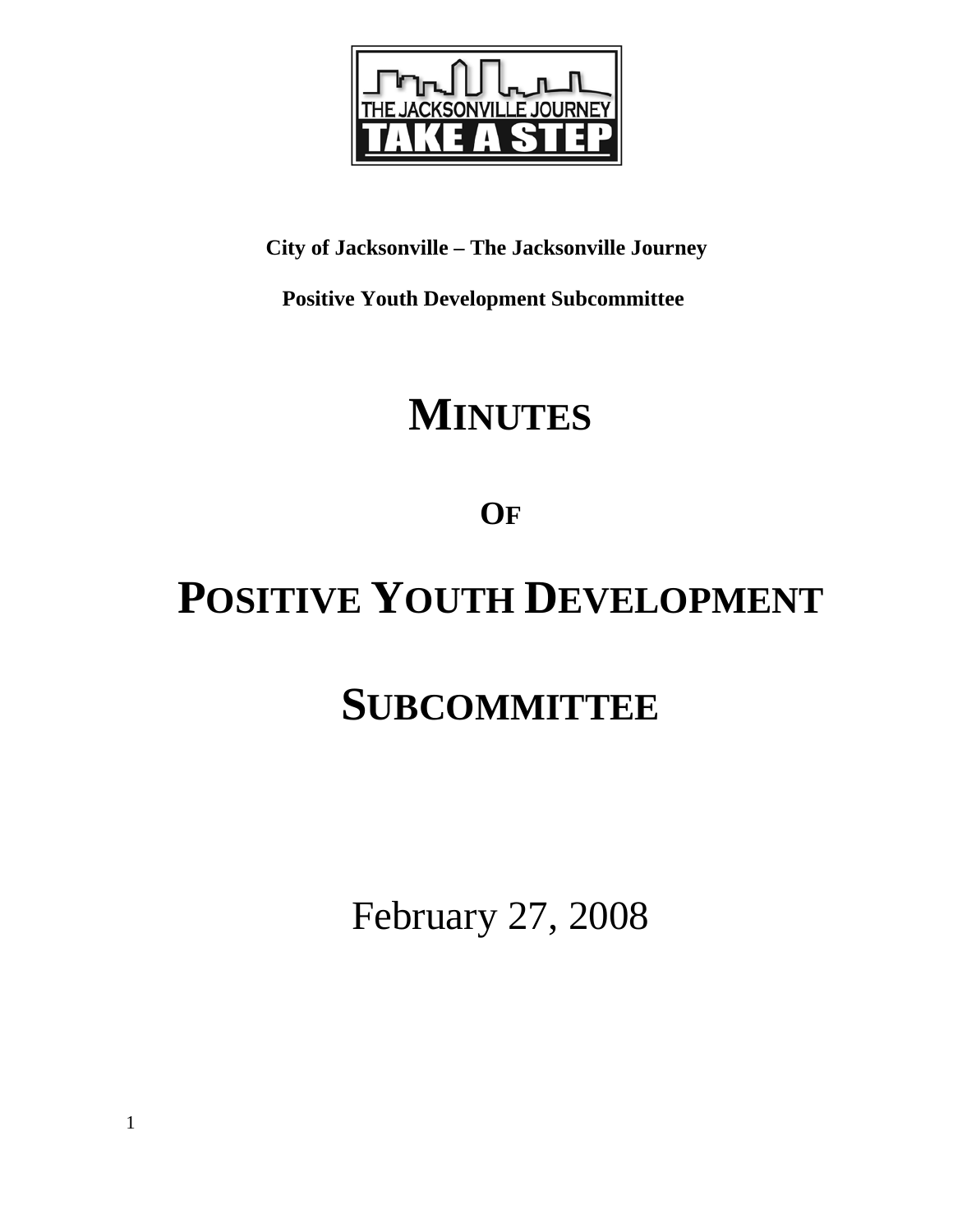### **The Jacksonville Journey – Positive Youth Development**

### **Subcommittee**

**February 27, 2008** 

#### **8:00 a.m.**

**PROCEEDINGS before the Jacksonville Journey – Positive Youth Development Subcommittee taken on Wednesday, February 27, 2008, Edward Ball Building, 8th Floor – 214 N. Hogan Street, Jacksonville, Duval County, Florida commencing at approximately 8:05 a.m.** 

**Positive Youth Development Subcommittee** 

**Audrey McKibbin Moran, Chair Joseph Bastian, Member Betty Burney, Member James Crooks, Member Ellis Curry, Member Bobby Deal, Member Eddie Diamond, Member Carolyn Floyd, Member Maryam Ghyabi, Member Warren Grymes, Member Chris Hazelip, Member Timmy Johnson, Member Bill Mason, Member Rashean Mathis, Member Edgar Mathis, Member Mac McGehee, Member LaWanda Ravoira, Member Shelton Tarver, Member Claudette Williams, Member Wyman Winbush, Member Chris Wood, Member George Young, Member**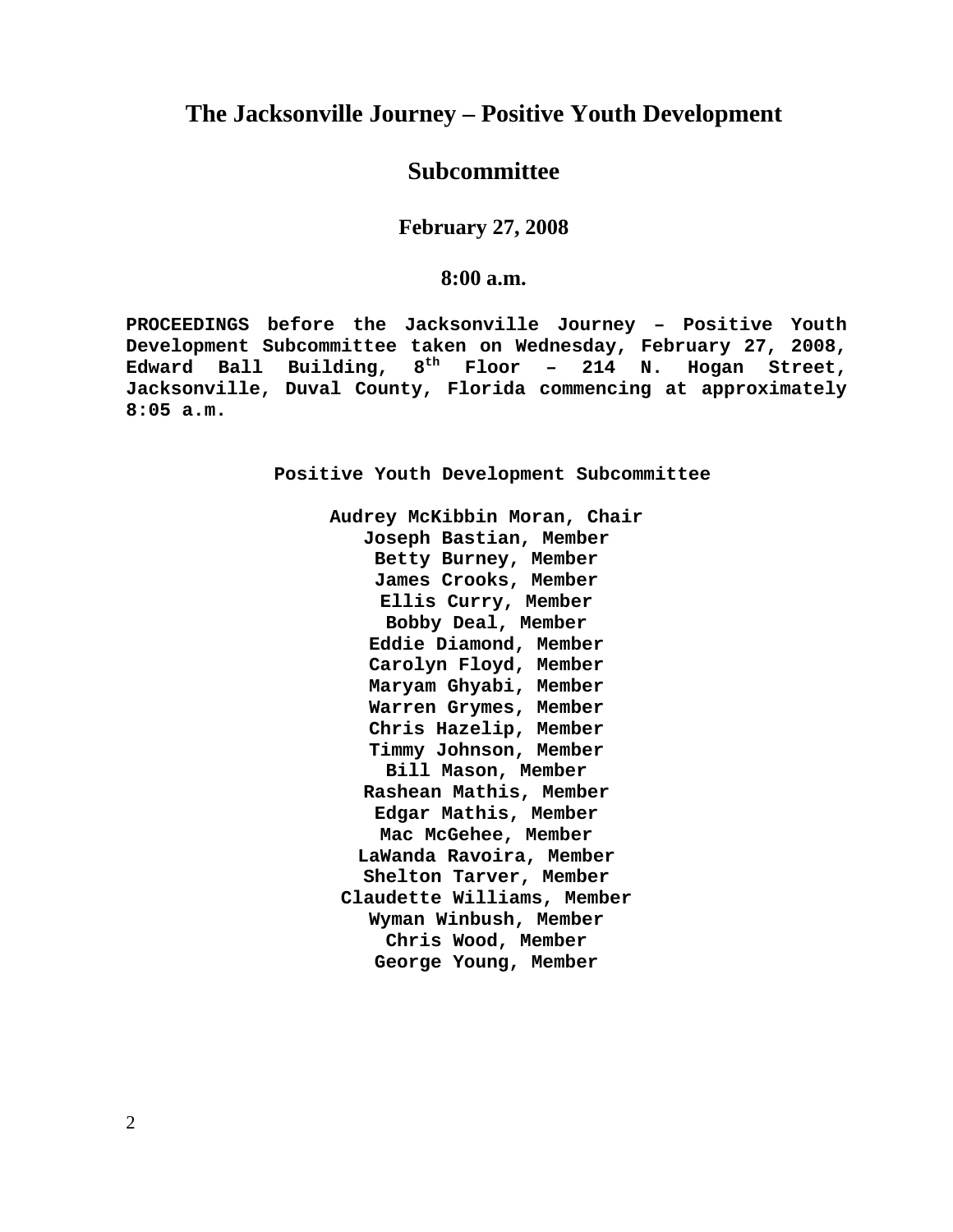#### **APPEARANCES**

#### **COMMITTEE CHAIRS & MEMBERS:**

CHRIS HAZELIP, (filling in as Chair) JAMES CROOKS, Member EDDIE DIAMOND, Member CAROLYN FLOYD, Member BILL MASON, Member MARYAM GHYABI, Member WARREN GRYMES, Member TIMMY JOHNSON, Member EDGAR MATHIS, Member CHRIS WOOD, Member MAC MCGEHEE, Member CLAUDETTE WILLIAMS, Member GEORGE YOUNG, Member

#### **COMMITTEE MEMBERS ABSENT:**

JOSEPH BASTIAN, Member BETTY BURNEY, Member ELLIS CURRY, Member MARYAM GHYABI, Member RASHEAN MATHIS, Member LAWANDA RAVORIA, Member SHELTON TARVER, Member BOBBY DEAL, Member

#### **EXCUSED:**

AUDREY MCKIBBIN MORAN, Chair

#### **STAFF:**

ROSLYN PHILLIPS LINDA LANIER KRISTEN KEY BEACH STEPHANIE BARNETT DANIELLE CORNUET

#### **OTHERS PRESENT:**

Tyisha Gould Edward Waters College Anthony Clark, Edward Waters College Bianca Tatum, Edward Waters College James Anding, Edward Waters College Lucy Milice, Edward Waters College Karon Illey, Child Guidance Center Laura Kline, Public Library Neill Vining, PR Subcommittee Jack Sears, Boy Scouts of America W. Earl Kitchings, EKG Sports F. Fredericks, PAL Cindy Harpman, Kesler Mentoring Connection Anna Bradley, City of Jacksonville Doug Murr, Character First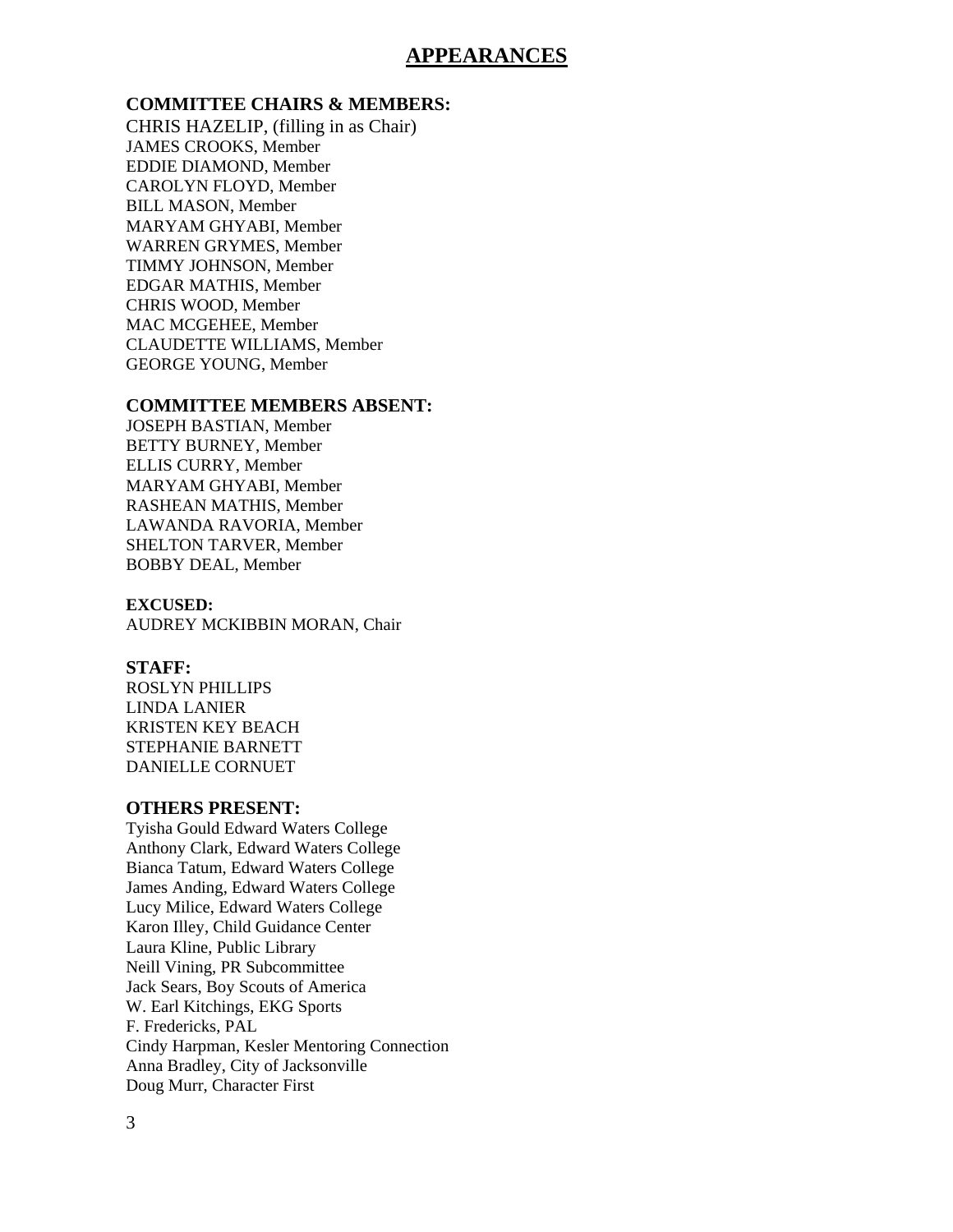Bob Arnold, United Way 2-1-1 Kirk Farber, The Working Warrior

#### **PROCEEDINGS**

February 27, 2008, 8:00 a.m.

Positive Youth Development Subcommittee Meeting

**Call to Order and Comments.** Chris Hazelip, Member standing in for Chair Moran, called the meeting to order at approximately 8:05 a.m.

**Purpose of Meeting.** Develop action items for the Mayor's crime initiative – The Jacksonville Journey – Take a Step – Positive Youth Development Subcommittee.

Chris Hazelip welcomed the group and thanked them for their willingness to be in attendance. The minutes to the February  $13<sup>th</sup>$ meeting were discussed and it was decided that the minutes would be approved with corrections in spelling errors and additional information regarding the candid comments from the Youth Voice Council.

4 At this time, Chris Hazelip introduced Bob Arnold from United Way 2-1-1 to give his presentation. Mr. Arnold thanked the committee for allowing him to give a better understanding of what 2-1-1 is for. United Way 2-1-1 is a 24-hour a day hotline which serves nine counties. The program handles calls ranging from suicide to help with electric bills. Currently, each JEA bill has the 2-1-1 hotline number on the back of each bill for those in need of financial assistance paying their electric bill. Mr. Arnold went through a PowerPoint Presentation which can be found on www.coj.net and click on the Jacksonville Journey logo. Some of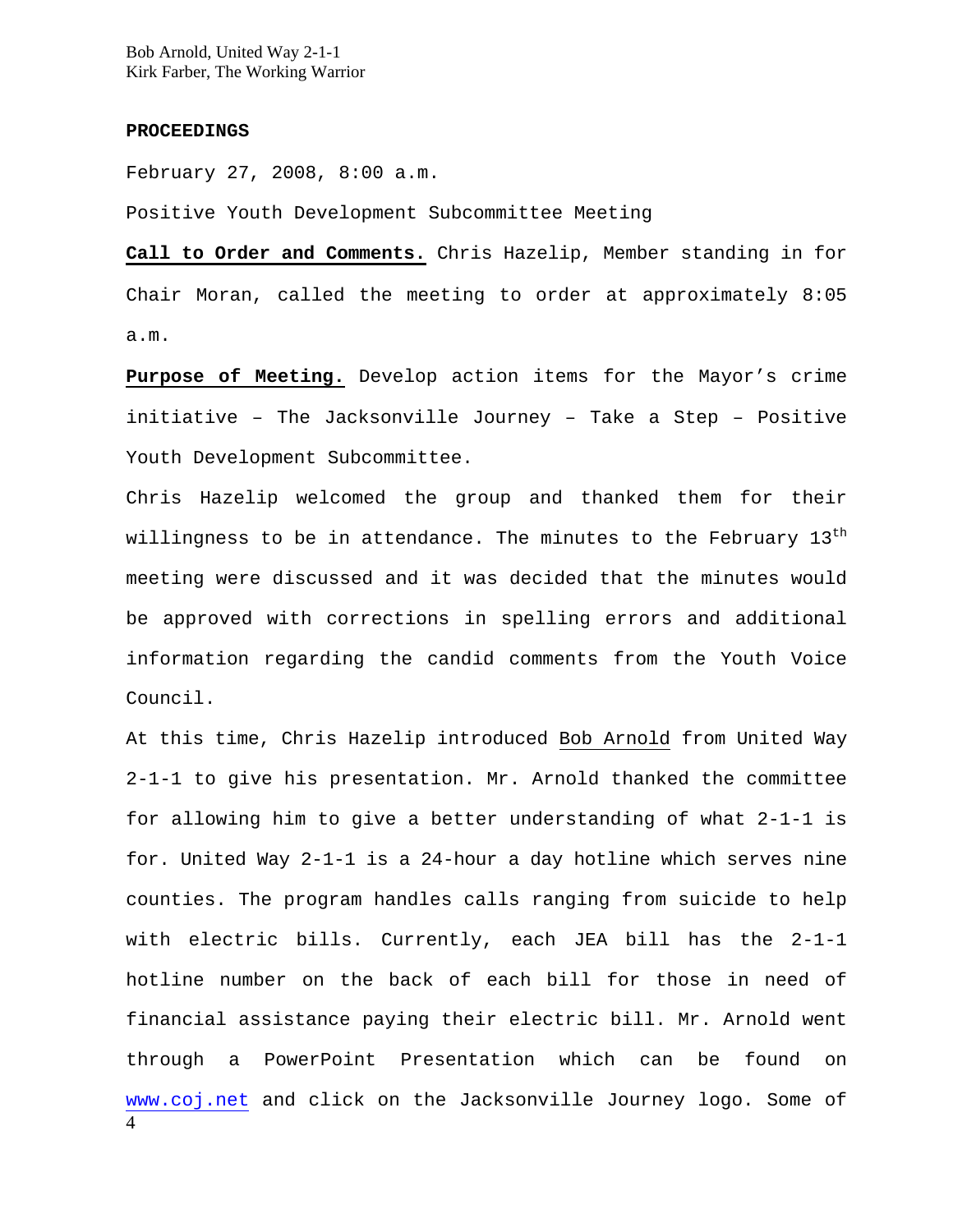the highlights of the presentation are as follows:

- 30 40% of calls are for emergency assistance.
- The live referral software Service Point which reduces the duplication of services
- Real Sense for Prosperity which assists the public with tax preparation

Some of the questions the Subcommittee asked of Mr. Arnold are as follows:

- Q: How can 2-1-1 help our youth?
- A: There is a teen link hotline
- Q: Are there ways to identify the ages of callers?
- A: Not at this time
- Q: Can the calls be tracked by zip code?
- A: Yes. There is a monthly report on the 2-1-1 Web site

At the end of the Q & A session, Chris Hazelip thanked Mr. Arnold for his presentation and then introduced Ben Frazier, PR Subcommittee Member. Mr. Frazier addressed the subommittee regarding an idea of a rap contest for area students with a timeline to begin at the fall of the 2008/2009 school year. This would give the students a way to use their talents in a constructive way, give young people a "voice" and instill a sense of hope and community ownership Funding is needed for promotion/advertising and contest logistics. Some of the questions the subcommittee asked are as follows:

Q: Could one or more prizes be scholarships?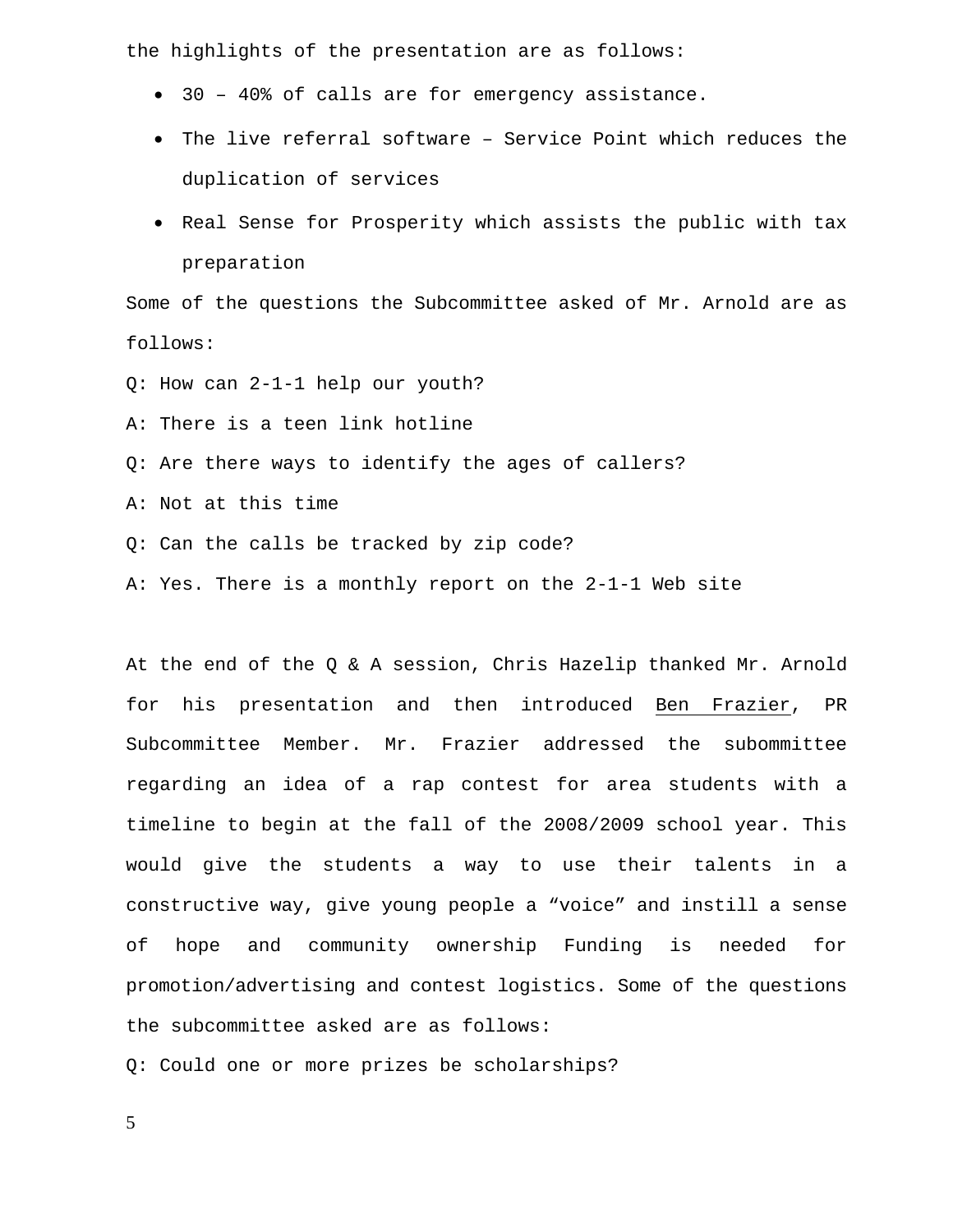A: That would be a great idea. It would give students something to gain.

Q: Will the program be in the schools?

A: That is how Mr. Frazier envisions it.

Q: Will the contest be limited to just rap or will other genres of music be considered?

A: This type of genre targets a certain demographical segment we are trying to reach. Perhaps additional genres could be added in future contests.

At this time, various subcommittee members commented on the rap contest. Some of the comments are as follows:

- Genres other than rap should also be included.
- Rap/hip-hop does appeal to most young people regardless of demographics.
- A lot of rappers are educated. Most college students are into rap and hip hop music.
- Adults need to be more educated on rap music. This is what a majority of our youth are listening to.

In Mr. Frazier's conclusion, he quoted Betty Holzendorf: "Whatever steps we take in the areas of prevention, intervention and enforcement will determine whether this Jacksonville Journey is great journey or whether we all just took a trip."

The idea of a rap contest will be discussed during the action item segment of the meeting.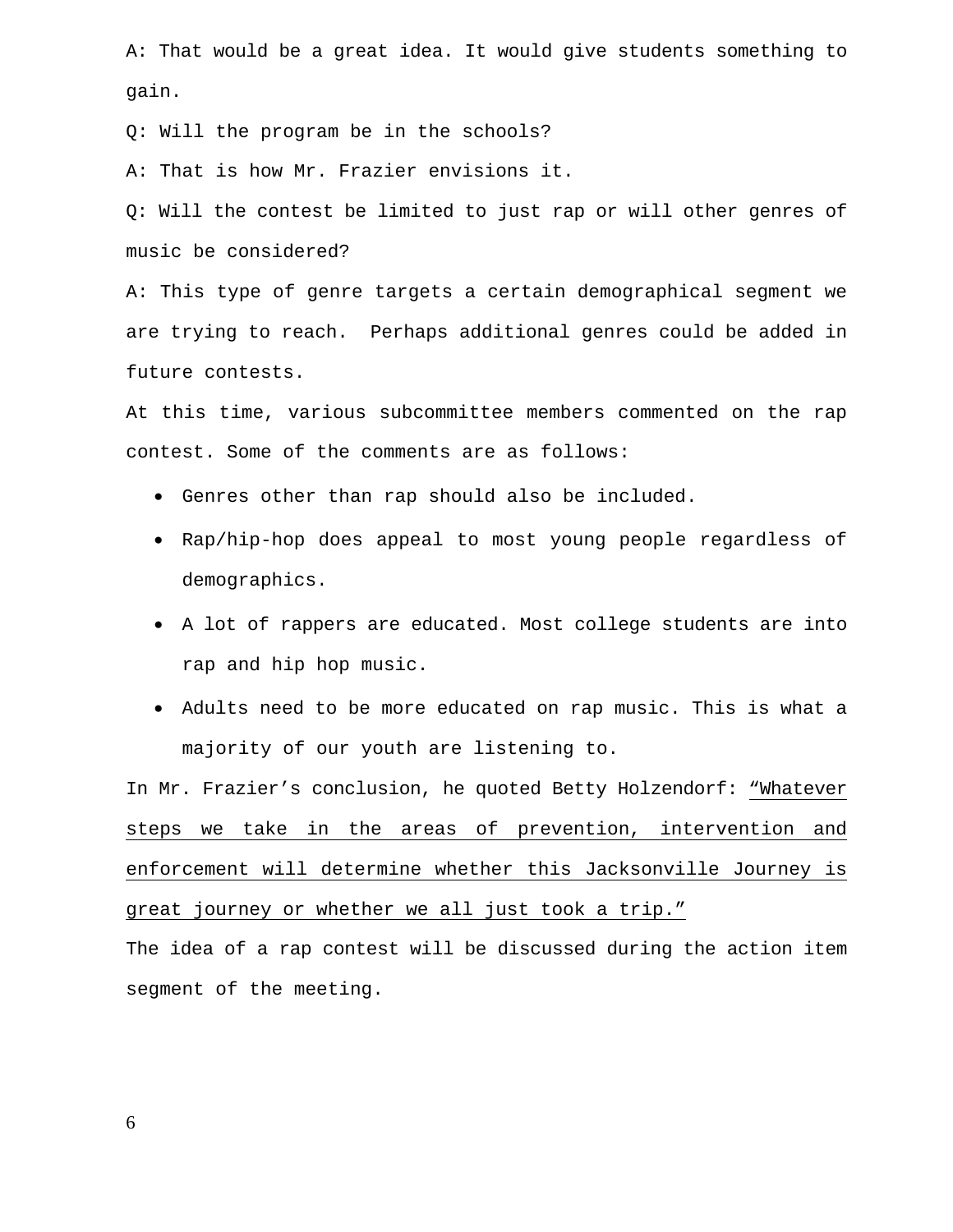Chris Hazelip then asked Linda Lanier to introduce the next guest speaker, Sisteria Mixon. Ms. Mixon is student at Edward Waters College and spoke on her experience in the Police Athletic League (PAL) and how it helped to build on her character in order for her to graduate at the top of her class from Ribault High School. Ms. Mixon grew up in a high crime area of East Jacksonville. She did not have much family support. She joined PAL through a double dutch program in elementary school. She feels PAL is wonderful outlet for Jacksonville's youth. While going to PAL, she felt safe and had someone to talk to. A lasting comment from Ms. Mixon was, "It's not where you are from, it's where you're going that makes the difference." The subcommittee asked questions at this time. These questions are as follows:

Q: Tell us about your peers. Where they successful in the program? A: No. I had a group of five close friends. Some got pregnant and some did not finish school. I did not want to be a statistic. Q: To what would you attribute negative influence on kids in these high crime neighborhoods?

A: Peer pressure, not wanting to be an outcast, working parents don't have time to be there for their kids, no mother or fatherfigures and leaning towards the wrong crowd for guidance.

Q: You are in a unique position to help youth. If you had the opportunity to reach back, what age groups would you try to impact?

A: I currently volunteer at PAL or Longbranch. The most important age group that needs to be reached is 9-12 years of age.

7 Q: How do we get youth to turn away from the junk; the trash and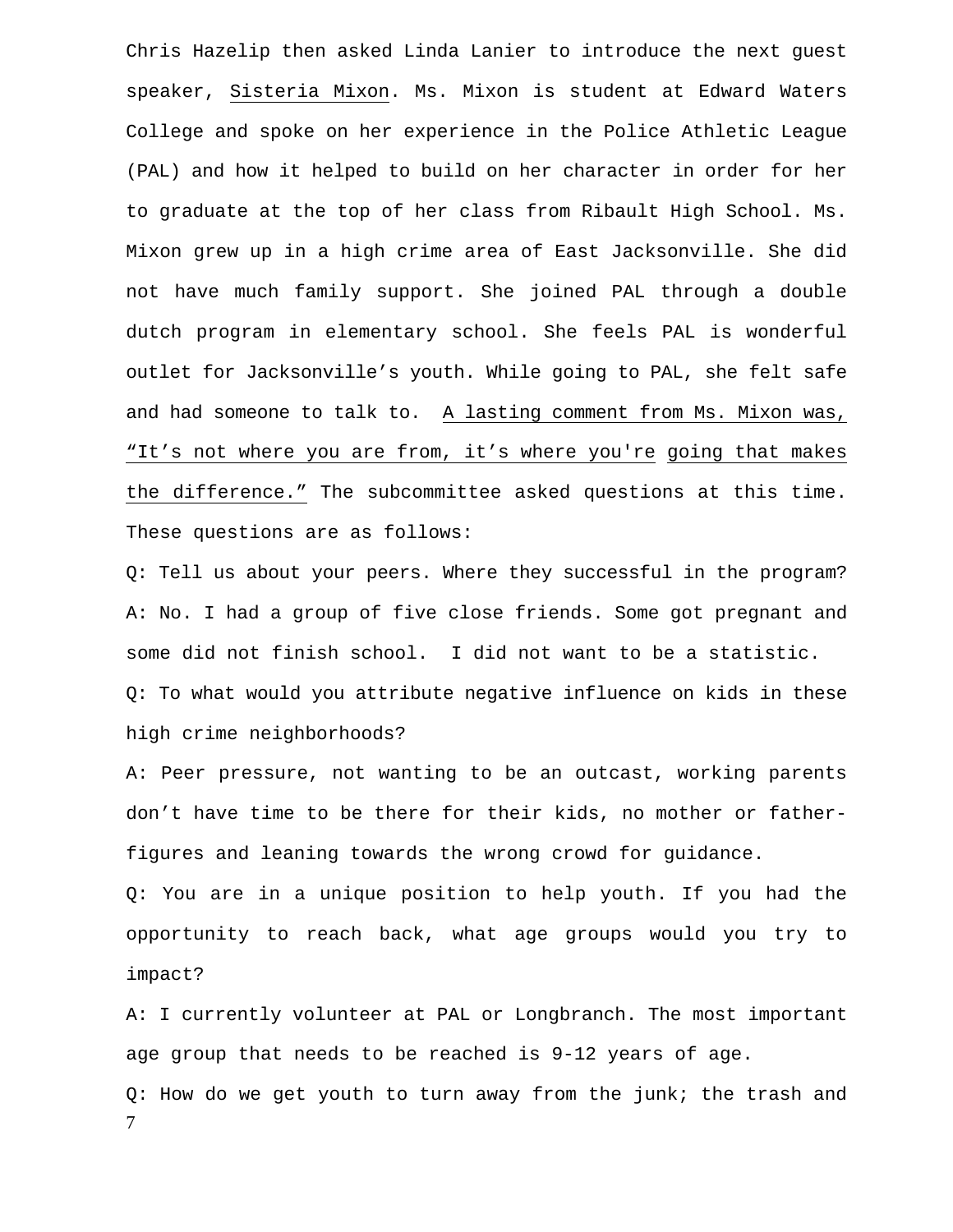not wanting to do anything with their lives?

A: The age group of 15-19 is a critical time. Focus on these age groups by going into the schools and asking the youth what they like and what they like doing and turn that into something positive for them. Athletic events and programs are also key. At this time Chris Hazelip thanked Ms. Mixon for sharing her insight and personal history with the Police Athletic League.

#### **Committee Comments (development of action items):**

Edgar Mathis – Presentation needed by Recreation and Community Services Department. Jax Rap is a good catalyst but more is needed to engage today's youth.

Warren Grymes – Need to discuss getting Chamber of Commerce as a partner in mentoring. Mr. Grymes agrees with Mr. Mathis. The last meeting was a turning point for him while listening to the students who spoke.

Carolyn Floyd – Engage School of the Arts in the rap contest proposal

Eddie Diamond – Suggests teen summit for all Jacksonville zip codes and/or a youth talent theatre just for youth to show their talents.

Chris Hazelip to Chris Wood – How does the council have dialog with at risk students?

**Answer** – Going to schools to encourage students to join Duval's Youth Voice Council and go to the group meetings.

8 Carolyn Floyd – We need to find a way to encourage those have hopelessness and continue to address those who need to be encouraged to get back into school in addition to the positive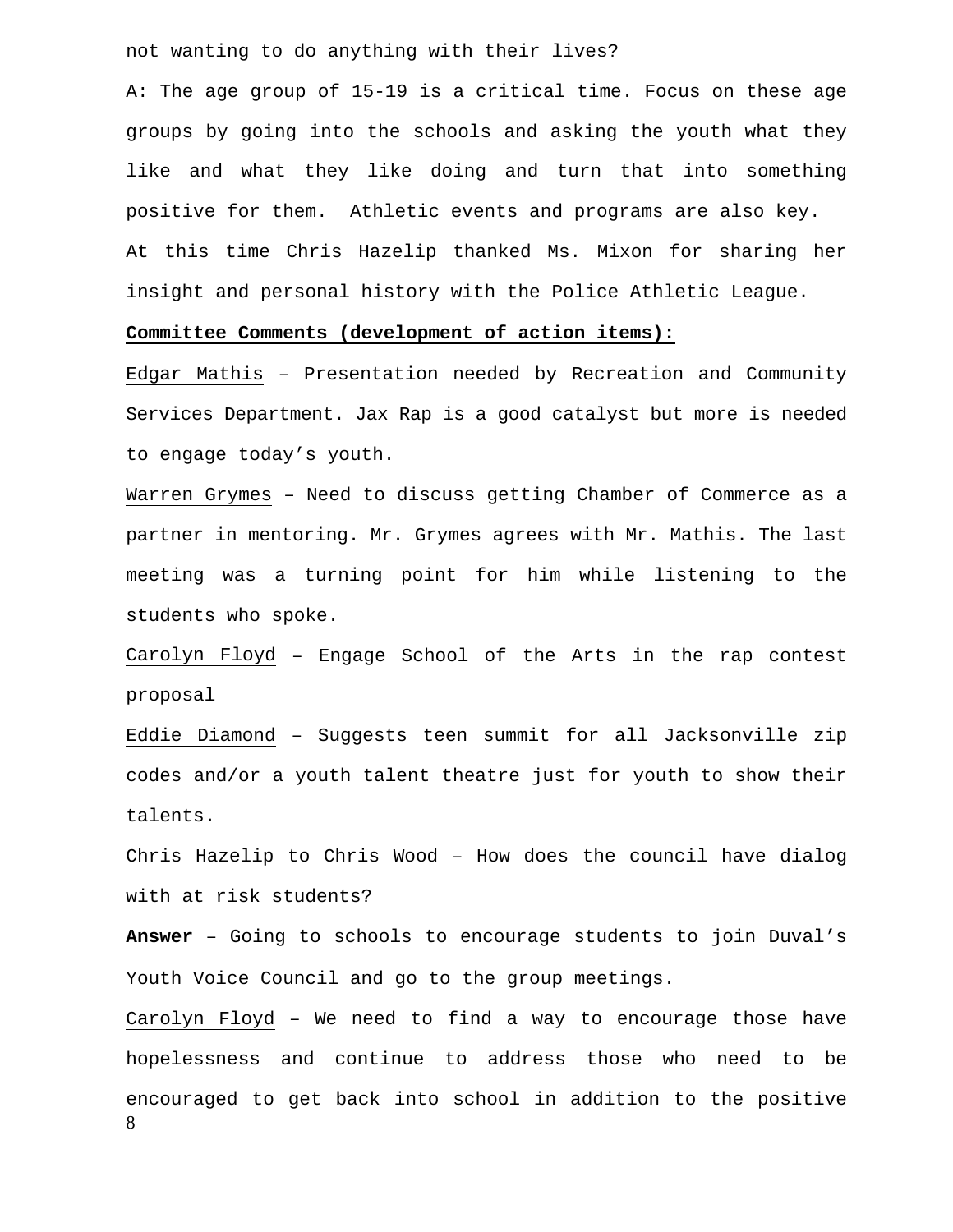youth. (PR subommittee to address this)

#### **2. Action Items**

- Research youth councils in other cities across America. Boston Mayor's Youth Council recruits high school juniors and seniors from all over the city. Regular meetings are held with the Mayor of Boston, Superintendent of Schools and Police Chief. Boston holds a summer youth conference and trip to DC to lobby. Seattle, Washington has a youth advisory group to the Mayor to input ideas on youth programs. Oakland has "Youth Together." Atlanta, Georgia has cadet, internship, IT, arts and college writing prep programs. San Fransisco, California has "Youth Noise" which is similar to MySpace. It is is more of a virtual council.
- Research summer youth programs
- Conduct surveys
- Edgar Mathis charged with the responsibility to start steps for off-site meetings with youth in the judicial system.
- Carolyn Williams Immediate results are needed. Develop an action plan. Speak with people regarding gang activity
- Endorse a youth summit in the immediate future and bring youth from all over Jacksonville

#### **Votes Taken:**

• Committee voted on moving forward with the Jax Rap contest. (Passed unanimously.)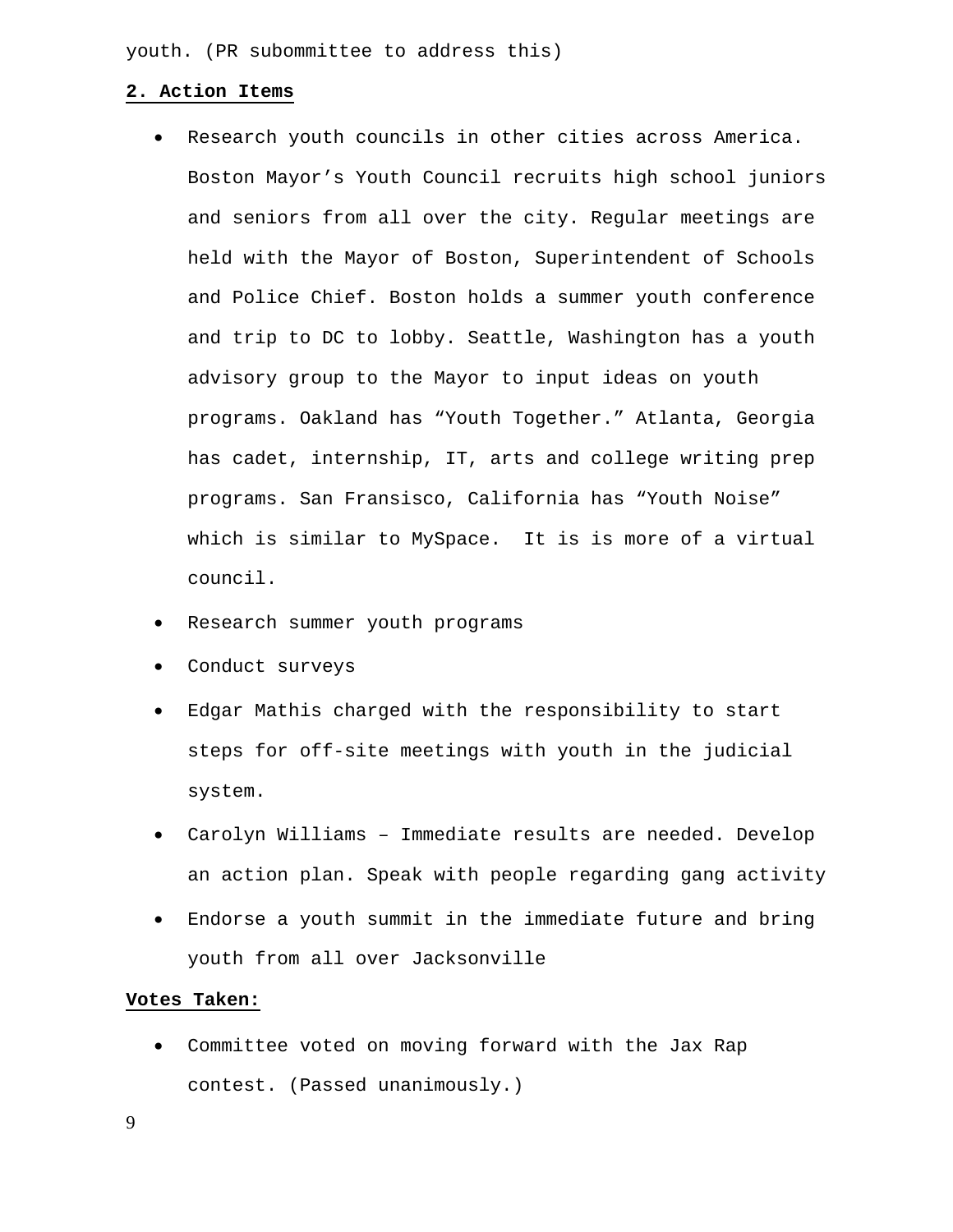- o Run bulletin through Duval County Public Schools to be sent home with the youth to get the Jax Rap information out.
- o PR Subcommittee to work with Youth Council on a way to get Jax Rap out into the community.
- o Jax Rap Include variety, allow Youth Council to take ownership, PR to meet with Duval Youth Voice Council to plan it.
- o FCCJ: Bill Mason and Mac McGehee to work on securing scholarships.
- Incorporate youth into the City of Jacksonville decision making processes on a regular basis. (Passed unanimously.)

#### **PUBLIC COMMENTS**

Troy McNair – "The Source"

June 14, 2008 Rap and Hip Hop Summit

The summit will provide insight into the many different careers and role models in the rap and hip hop industry.

Kirk Farber – F.A.C.E (Fitness and Character Education Program)

- Has been a motivational speaker to jailed youth for 12 years.
- 16 and 17-year-olds have no male role model to look up to.
- Has gone into the schools and asked principals to select up to 15 students for FACE program.
- Fitness is essential. Character and education is priceless.
- Students graduate from the program.
- To help with youth crime, it is essential to "catch them while they are young."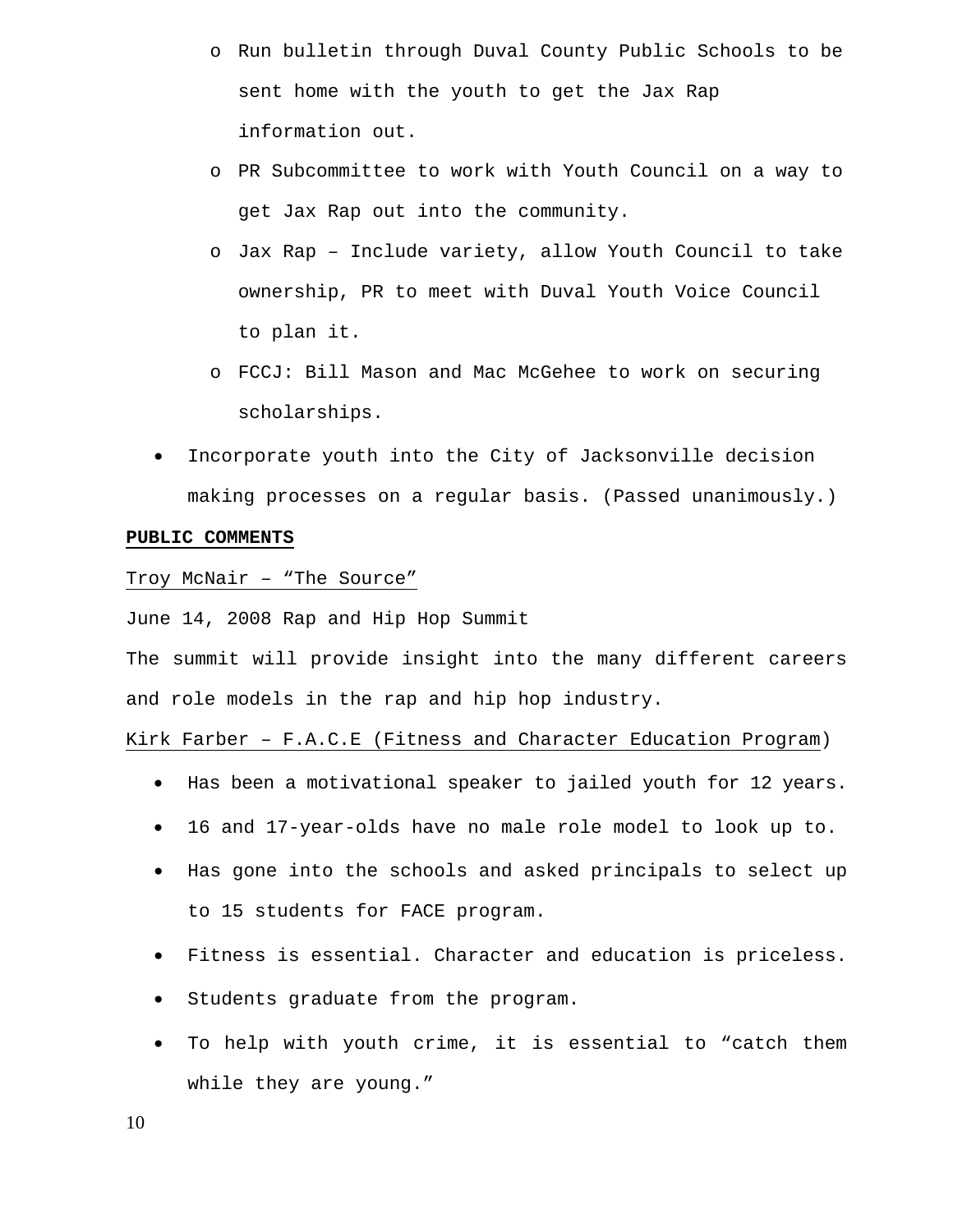#### Stephen Anderson – Athlete and Student at Edward Waters College

- Qualities and ethics learned in athletics can be applied to family life.
- Parents put children in athletics to keep them off of the streets.
- Teach youth more than just athletics as well.

#### Lucy Malise – Student Body President of Edward Waters College

- Jax Rap is a great way to reach youth.
- To Mr. Ben Frazier in regards to Jax Rap Contest "I am a rapper myself and I offer my assistance to you in any way you need."
- Anti-Violence March scheduled for April 12, 2008. Will also feature EWC students going into local high schools as motivation speakers.

#### Laura Kline – Public Library Supervisor

- There are art programs for youth at the Public Library.
- The Public Library displays art work from area schools.
- Ms. Kline lends her support of the Jax Rap Contest
- Teens are one of the hardest groups to get into the Library.
- Ms. Kline supports the F.A.C.E program

#### Jack Sears – CEO of Boy Scouts of America

• Boys Scouts offers positive youth development activities for youth and families.